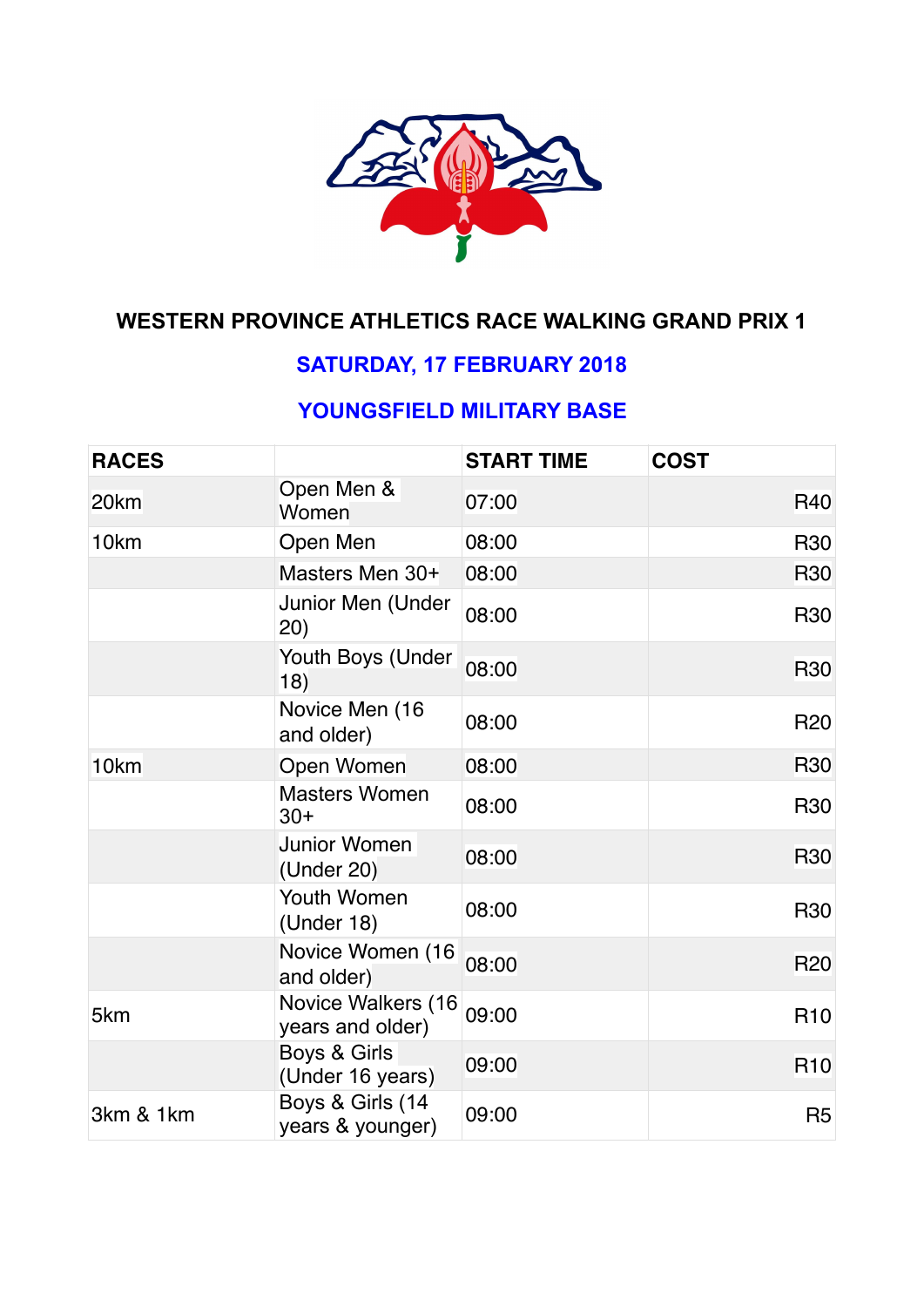## **First Time Walkers Welcome**

- There will be a 5km (16 years and younger) & 10km novice walk (16 years and older) for athletes wanting to try race walking.
- Relaxed judging rules will apply
- No running allowed.
- Results will be separated according to the events.
- Novice rules only applying to Novice 5km & 10km event.
- Knees must be "uncovered" in order that a judge can actually see the "straight knee in operation

### **Route**

• 2KM Loop within the military complex

### **Registration:**

- Saturday, 17 February 2018 at Youngsfield from 06:00
- Please note the time change for the ladies 10km event

#### **General:**

- One of the fastest courses in SA. 2km loop on tar. ASA measured route for SA Race Walking Champs.
- Safe and secure venue. No traffic. Enjoyable environment and atmosphere.
- Easy access to venue, ample parking and excellent viewing points for spectators.
- Refreshments:

For all events, drinking/sponging stations with water only will be provided and coke at the finish. For the 20km event an additional refreshment table will be provided: Bring your own marked bottle and assistant if needed.

- Lap counters, officials and judges will be present.
- If not in possession of a valid 2018 ASA license, a temp license must be bought @ R20 each.
- Grand prix medals to top 3 finishers (Excluding the novice events).